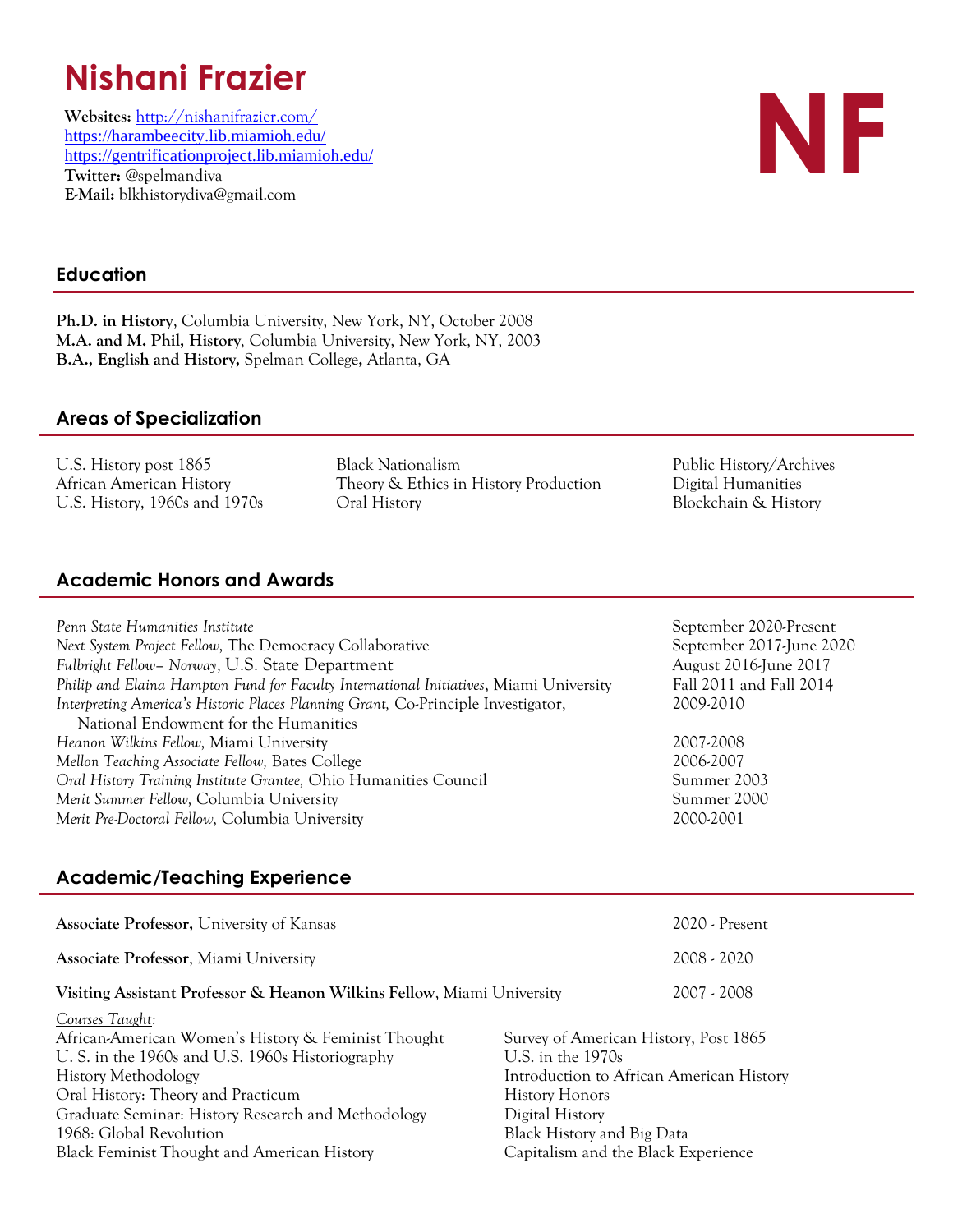NF

University Service: Diversity and Inclusion Strategic Planning Committee; Department Graduate Student Committee; Department Advisory Board; Department Speaker's Committee; Humanities Center Digital Humanities Committee; University Freedom Summer Commemoration Committee; Miami Museum of Art African American Children's Exhibit Committee; University Bridges Program; Altman Fellow: Urban Futures; AAUP Officer; Heanon Wilkins Fellowship for Faculty Diversity Committee.

# **Professional Experience**

#### **Associate Curator of African American History,** 2003-2005 Western Reserve Historical Society

Implement public programs and exhibitions related to Black Cleveland – subjects included the Underground Railroad, Civil Rights, 1970s – 80s School Desegregation, Louis and Carl Stokes; Solicit donations of individuals, organizations, artifacts, records, and other resources relevant to the African American community; Grant writing and fundraising; Advocate and Consult with local grass roots group for local, state, and federal preservation of Cozad-Bates House – a site believed to be an Underground Railroad site in danger of seizure. Process and arrange archival materials for research; Research, write, and lecture on subjects pertinent to local African American history; Conduct oral history and archival workshops in the community; Interact with the African American community through individuals, organizations, and events to publicize the African American Archives.

## **John Hope Franklin Personal Assistan**t**,** President's Initiative on Race 1997-1998

Respond to correspondence related to President's Initiative on Race; Recommend books, scholars, or teachers kits that provide useful information on racism, discrimination, or racial tolerance as related to President's Initiative on Race; Gather information on organizations considered as "promising practices" in race relations; Attend meetings and other events associated with public forums.

# **John Hope Franklin Personal Assistan**t 1996-1997

Arrange travel, maintain correspondence, filter invitation requests, other administrative duties related to Dr. John Hope Franklin; Assist John Hope Franklin Research & Archives with archival maintenance and transition of Franklin Papers to Duke University.

## **Administrative/Archival Assistant**, 1994-1995 **Martin Luther King Center for Nonviolent Social Change**

Provide basic archival management and maintenance of civil rights papers; Research and provided information on Martin Luther King, Jr., the civil rights movement, and general African American history; Serve as Summer Scholars program supervisor.

# **Publications**

Books: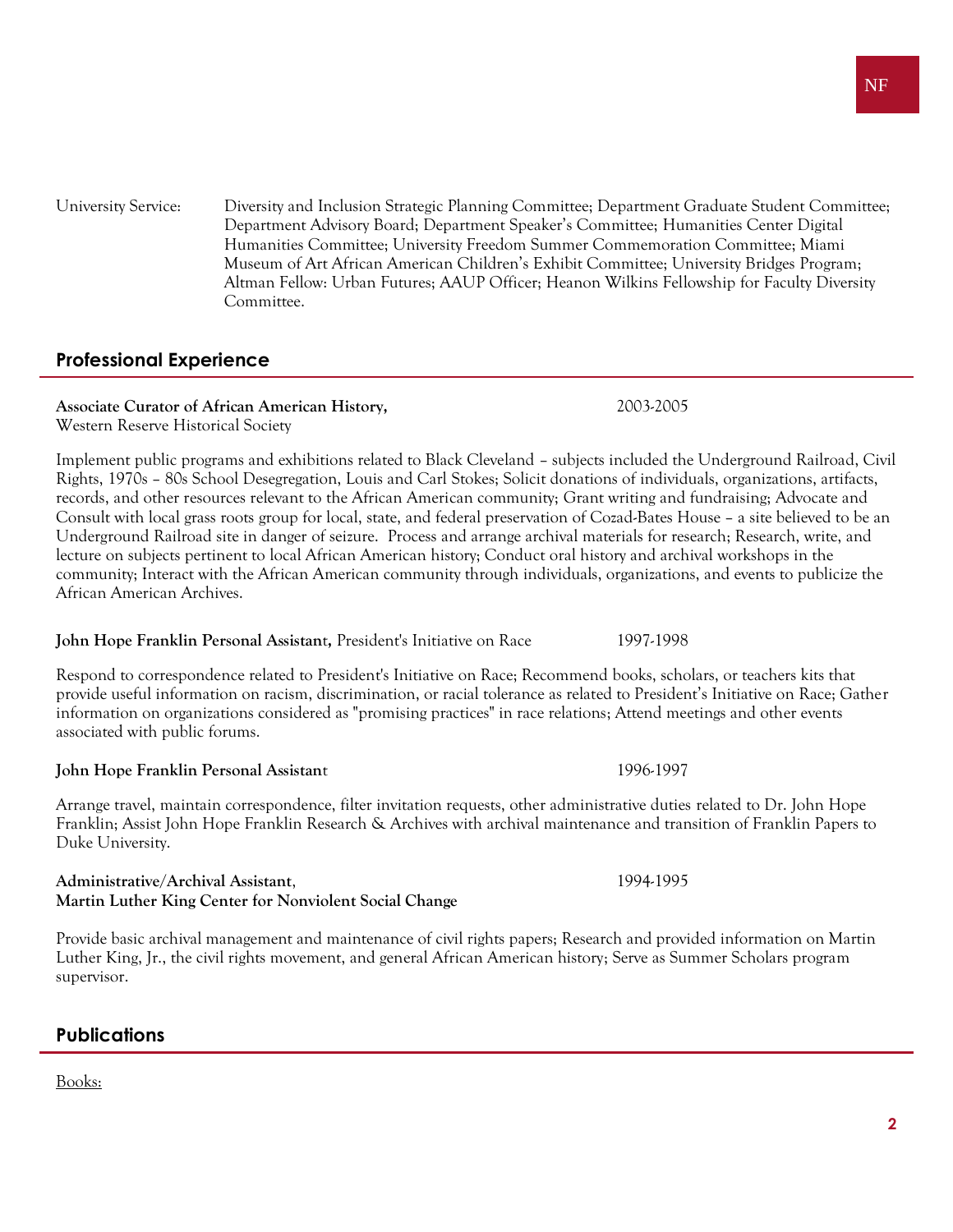*Harambee City: The Congress of Racial Equality in Cleveland, Ohio and the Rise of Black Power Populism* (University of Arkansas Press, 2017)

*Freedom on My Mind: The Columbia Documentary History of the African American Experience,* Manning Marable, Nishani Frazier, John McMillan, eds., (New York: Columbia University Press, 2003)

Policy Papers/Manuals: "Black Folks Guide to Surviving Corona," September 2020

"A 'New Direction': Community Wealth Building, Then and Now" *Next System*, May 2020.

Published Articles & Chapters:

"How State Surveillance Undermines Black Freedom Movements," *Black Perspectives*, March 5, 2021, <https://www.aaihs.org/how-state-surveillance-undermines-black-freedom-movements/>

"We Love Through Time: A History of the Black Family," in *Black Families: A Systems Approach*, (San Diego: Cognella, 2020)

David Garrow, Martin Luther King, Jr., and the Politics of History," *Black Perspectives,* June 7, 2019, <https://www.aaihs.org/david-garrow-martin-luther-king-jr-and-the-politics-of-history/>

"The FBI and Mischaracterization of Bayard Rustin," *Black Perspectives*, December 7, 2017, [http://www.aaihs.org/the-fbi](http://www.aaihs.org/the-fbi-and-the-mischaracterization-of-bayard-rustin/)[and-the-mischaracterization-of-bayard-rustin/](http://www.aaihs.org/the-fbi-and-the-mischaracterization-of-bayard-rustin/)

"The Return of Black Political Power: How 1970s History Can Guide New Black Mayors Toward a Radical City," *Truth Out,*  November 6, 2017, [http://www.truth-out.org/news/item/42493-the-return-of-black-political-power-how-1970s-history-can](http://www.truth-out.org/news/item/42493-the-return-of-black-political-power-how-1970s-history-can-guide-new-black-mayors-toward-a-radical-city)[guide-new-black-mayors-toward-a-radical-city](http://www.truth-out.org/news/item/42493-the-return-of-black-political-power-how-1970s-history-can-guide-new-black-mayors-toward-a-radical-city)

Nishani Frazier, Wesley Hogan, et al., "Pedagogical Tools for Teaching Civil Rights," *FIRE!!!: The Multimedia Journal of Black Studies* (September 2015)

"The 'Other' Jim Jones: Rabbi David Hill, House of Israel, and Black American Religion in the Age of Peoples Temple," The Jonestown Report, Volume 14 (October 2012)

"A McDonald's That Reflects the Soul of a People: Hough Area Development Corporation in Cleveland, Ohio" in Laura Hill and Julia Rubig, eds., *The Business of Black Power* (Rochester, NY: University of Rochester Press: June 2012)

"Building a Black Nation: CORE, Black Power, and the Community Development Corporation Movement" in Manning Marable and Elizabeth Hinton, eds., *The New Black History: Revisiting the Second Reconstruction* (New York: Palgrave MacMillan Critical Black Studies Book Series, October 2011)

"To Die For the People: Prophecy and Death in the Rhetoric of Martin Luther King, Malcolm X, and Fred Hampton*"* in anthology *Homegoings, Crossings, and Passings: Life and Death in the African Diaspora* (New World African Press, August 2011)

#### Book and Film Reviews:

*The Power to Heal: Medicare and The Civil Rights Revolution,* H-FedHist, April 2020.

*The Gentleman from Ohio* by Louis Stokes, H-FedHist, January 2018, [https://networks.h](https://networks.h-net.org/node/5299/reviews/1312626/frazier-stokes-gentleman-ohio)[net.org/node/5299/reviews/1312626/frazier-stokes-gentleman-ohio.](https://networks.h-net.org/node/5299/reviews/1312626/frazier-stokes-gentleman-ohio)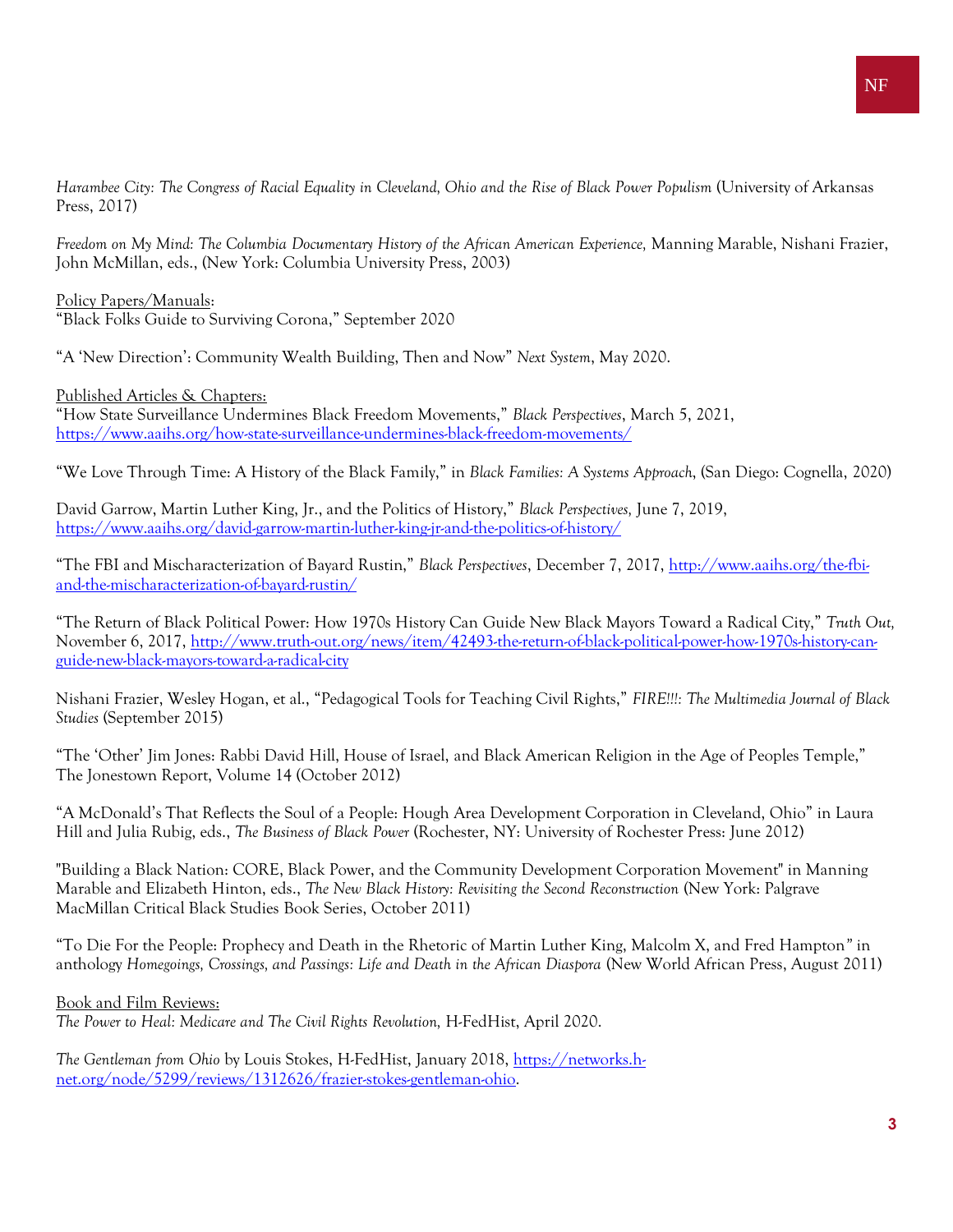*Carry It On: The War on Poverty and the Civil Rights Movement in Alabama 1964-1972* by Youngblood Ashmore in *Journal of American Ethnic History* 30:4 (Summer 2011).

*Many Minds, One Heart: SNCC's Dream for a New America* by Wesley Hogan in *Journal of African American History, Fall 2009*.

# **Work in Progress**

"Voices of the Displaced: The Fight Over Sound and Space Gentrification - In progress digital manuscript and site <https://gentrificationproject.lib.miamioh.edu/>

The gentrification project is a digital database which outlines practices and responses to gentrification. The goal of the anti-gentrification project is to preserve the history of black communities and urban spaces in danger of gentrification, unearth, and delineate the varied and multiple forces which operate to dispossess black people of housing, demonstrate responses/practices against gentrification, map known perpetrators and respondents, and document the multiple reports and references on the subject matter. Beginning Spring 2020, the project will operate a gentrification lab through the Introduction to African American History course to expand the current map of 239 by an additional 400+. Additionally, students will conduct oral history interviews to add to the site.

I'm currently outlining a proposal based on my own interviews with the intent to provide new theories of oral history practicum and to challenge assertions that gentrification improves neighborhoods and the lives of the people in them.

"Crazy Negroes: An Epistemology of Black Resistance*"* In progress digital site; second manuscript

Thomas Matthew wrote in his letter to Ebony magazine's editor that, "crazy niggers…had the guts to tell the honky pig to go fly a kite…and helped transform 'niggas,' negroes, and colored folks into black folks by practice as well as theory." The letter stemmed from a recent special edition on the black male in September 1972, which featured the article "Crazy Niggers! Then and Now." The crazy negro has spurred both the white and black imagination in family lore, newspaper articles, and magazine essays. What was a pejorative among whites that described black people who refused to accept societal subordination, became for black Americans a heroic symbol. This manuscript traces the roots of black militancy as an intellectual ideal and mythic imagination before its materialization in the classical long movement timeline in the form of black power. Currently, I'm working with Miami University Libraries to request an API for the Library of Congress's Chronicling America database.

#### "Cooking with Black Nationalism" third manuscript in research preparation

This history cookbook discusses various representations of nationalist ideology and identity as expressed within dietary restrictions and food recipes. The text is intended to be both functional and a serious study of how black nationalism has changed the culinary culture of various communities from the Nation of Islam and smaller groups like the House of Israel to nation-states like Guyana which also set guidelines for food import and export during its Black Power period.

#### "A Moment in Time," future manuscript

A history of two men, Johnny Frazier and Ali Shambayati, during the 1960s and 1970s movement for freedom in Mississippi and Iran. It traces their early personal experiences and the events that led to activism in their individual countries. It will also attempt to search out what happened to Shambayati after he departed Britain and became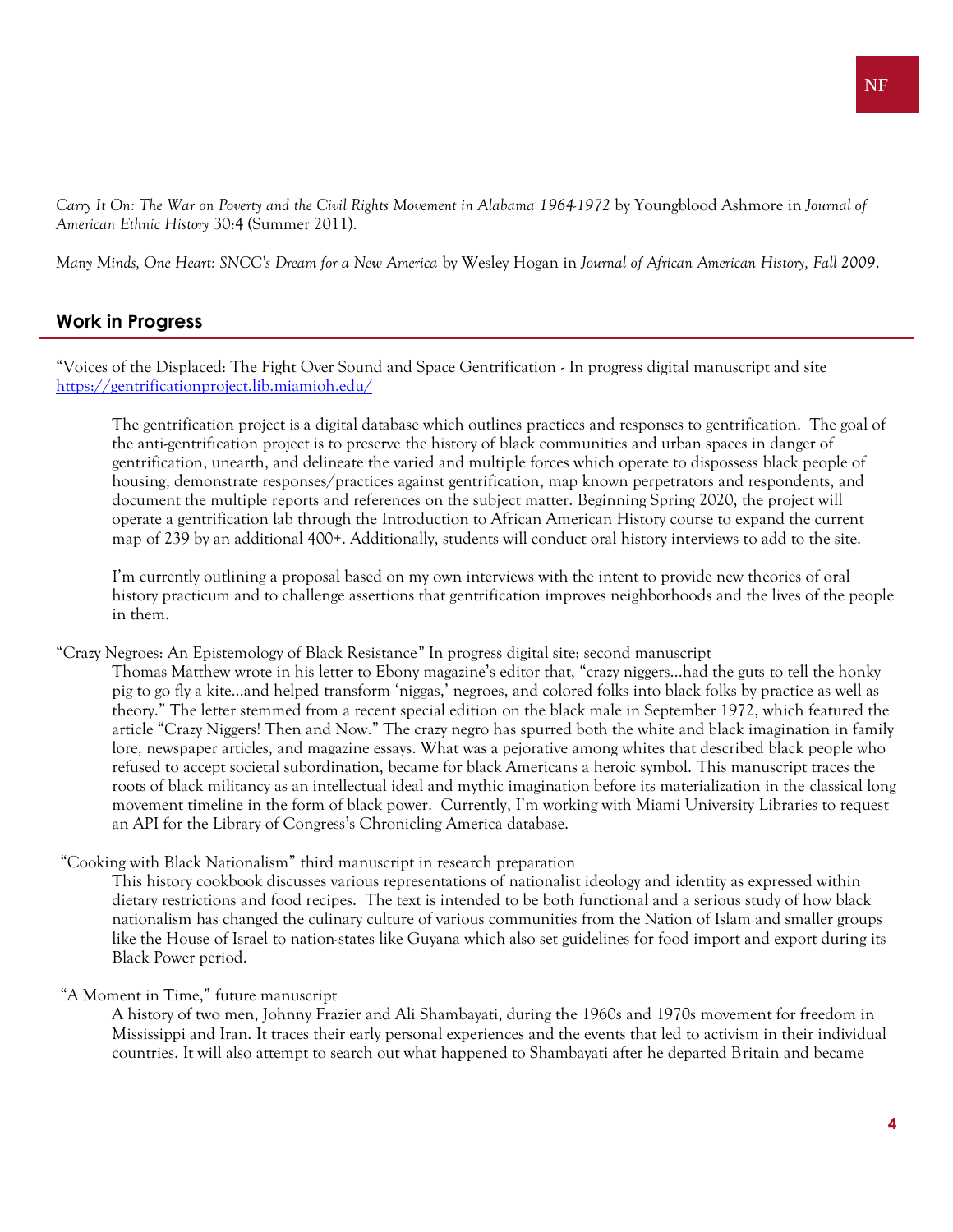involved in protests and demonstrations to end the reign of Shah Mohammad Reza Pahlavi. It also seeks to explain what happened to Shambayati's family after his capture by the Savak.

#### **Journal/Book/Digital Referee**

*The Sixties: A Journal of History, Politics, and Culture* University of Georgia Press Oxford University Press (two manuscripts) Stanford University Press – Digital Project *Journal of African American History* American American American American American American American American American American American American American American American American American American American American Amer H-Fed Net

### **Presentations**

*Vienna American Embassy, February 2021* Keynote: It is Our Duty to Fight- Black Lives Matter and the Black Power Movement *Fulbright Association, February 2021* Roundtable: John Hope Franklin- Redefining the American Story *Oral History Association Conference, October 2020* Conference Roundtable: Rethinking Oral History and Tradition: An Indigenous Perspective by Nepia Mahuika, *Oral History Association Annual Conference, October 2020* Conference Paper: Black Lives Open Forum *St. Louis University, October 2020* Teacher Workshop: Teaching Presences and Silences in US History *Marquette University, October 2020* Peace Maker in Residence Keynote: History of Non-Violent Organizing by Women in the Civil Rights Movement *Association for the Study of Afro-American Life and History, October 2019* Conference Paper: Cooking with Black Nationalism!: Black Spiritual and Folkloric Connections to Food *Social Justice Institute, Case Western Reserve University, September 2019* Keynote: Cleveland Cooperative Economics and Lessons from the Argentina Cooperative Movement in *The Take* documentary *Sorbonne University- Paris, American Studies Department, December 2018* Keynote: What Kind of Historian Are You?: How Midwest History Can Make a Movement *Association for the Study of Afro-American Life and History, October 2018* Conference Paper: Poor People's Campaign Lives On! *International Oral History Association - Jyväskylä, Finland, June 2018* Conference Paper: "You Don't Know Shit and You Can't Have Shit: Shared Authority and Embracing Silence in Freedom Movement Digital Work" *Cleveland State University African American Studies Department, March 2018* Presentation: Lonely are the Brave: School Desegregation in Cleveland *Schomburg Conversations in Black Freedom Studies Series, December 2017* Presentation: Black Power and CORE (https://www.facebook.com/SchomburgCenter/videos/10154998003095079/) *Regulator Book Store, November 2017* Presentation: "Lonely are the Brave," excerpt from *Harambee City Association for the Study of Afro-American Life and History, October 2017* Conference Paper: Black Digital Protocols: Inserting Black Studies Back into Digital Humanities.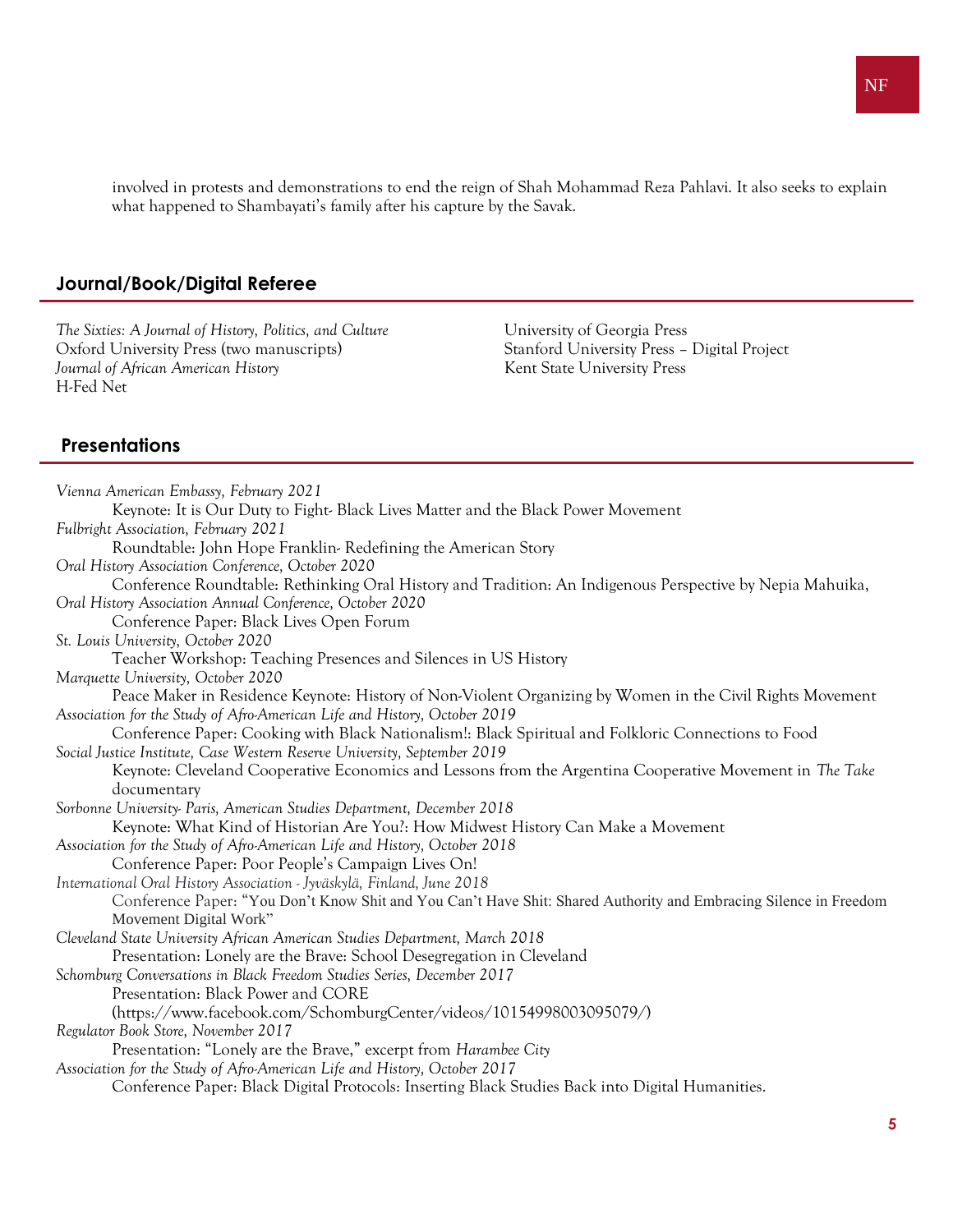*Digital Humanities International Conference, Montreal, August 2017* Conference Paper: "Power to the People: Recovery and Shared Authority in Civil Right Movement Digital Work" *Vienna American Embassy, February 2017* Keynote: Fighting for an Education: School Desegregation Struggles from 1960s to the Present *Association for the Study of Afro-American Life and History, October 2016* Roundtable: Reimagining Black Power Studies *Irish American Studies Association, National University of Ireland in Galway,* Conference Paper: Black in India: Cross Pollination of Indian and African American Activism April, 2014 *Cleveland State University, Cleveland Civil Rights 50 Years Later* Keynote: Bruce Klunder and the Cleveland Civil Rights Movement 50 Years Later, March 2014 *National Conference of Black Political Scientists,*  Conference Paper: "Politics of Sex in the Civil Rights Movement", March 2014 *Miami University Institute for Learning in Retirement,* Conference Paper: "The Many Faces of Rabbi Hill: American Black Power in Guyana, April 2013 *Organization of American Historians,*  Conference Paper: "Black Power is Green Power: Black Power Protest and the formation of Hough Area Development Corporation, April 2012 *Association for the Study of Afro-American Life and History,*  Conference Paper: Hough Area Development Corporation and the Business of Black Power, October 2011 *Centennial Civil Rights Conference at University of Southern Mississippi,*  Presentation: "Oral History Talk with John Frazier," October 2010 *"Reflections, Relevance and Continuity: Caribbean and Global Perspectives of Black Power," University of the West Indies, St. Augustine, Trinidad and Tobago*  Conference Paper: "Can the Real Rabbi David Hill Stand Up?: Cleveland Conman and Black Power Activist or Guyana's PNC Henchman," Sept 2010 *Business History Conference*  Conference Paper: "Black Power is Green Power," March 2010, *Association for the Study of Afro-American Life and History Conference* Conference Paper: Hopelessly Separated: The NAACP and Black Nationalism, Sept. 2009 *Association for the Study of Afro-American Life and History Conference,*  Panelist Chair: Finding Freedom Summer, Sept. 2009 *Weekend University, Miami University* Workshop: "Cause You Never Asked Me': Oral History Interviews as Primary Source," June 2009. *Penny Lecture Series, Miami University*  Lecture: "Negroes Will Not Be Pacifists: CORE and the Early Signs of Black Power," April 2009. *Western Reserve Historical Society*  Keynote: "Where Do We Go From Here?: The Meaning of Martin Luther King after the Election of Barack Obama," January 2009 *OAH Midwest Regional Conference*  Conference Paper: "Negroes Will Not Be Pacifists: CORE and the Early Signs of Black Power," July 2006 *Homegoings, Crossings, and Passings: An Academic Conference at Cleveland State University*  Conference Paper: "To Die For the People: Prophecy and Death in the Rhetoric of Martin Luther King, Malcolm X, and Fred Hampton" in 2005 *Cleveland Afro-American Historical and Genealogical Society Conference* Workshop: "'Cause You Never Asked Me': Oral History Interviews as Primary Source," November 2004

*American Journalism Historians Association*

#### Conference Paper: "Conflict of Duty: Race Over Temperance in the Call and Post Writings of CORE Activist Juanita

Morrow, and Religious Activities Editor, Ellen Perry," October 2004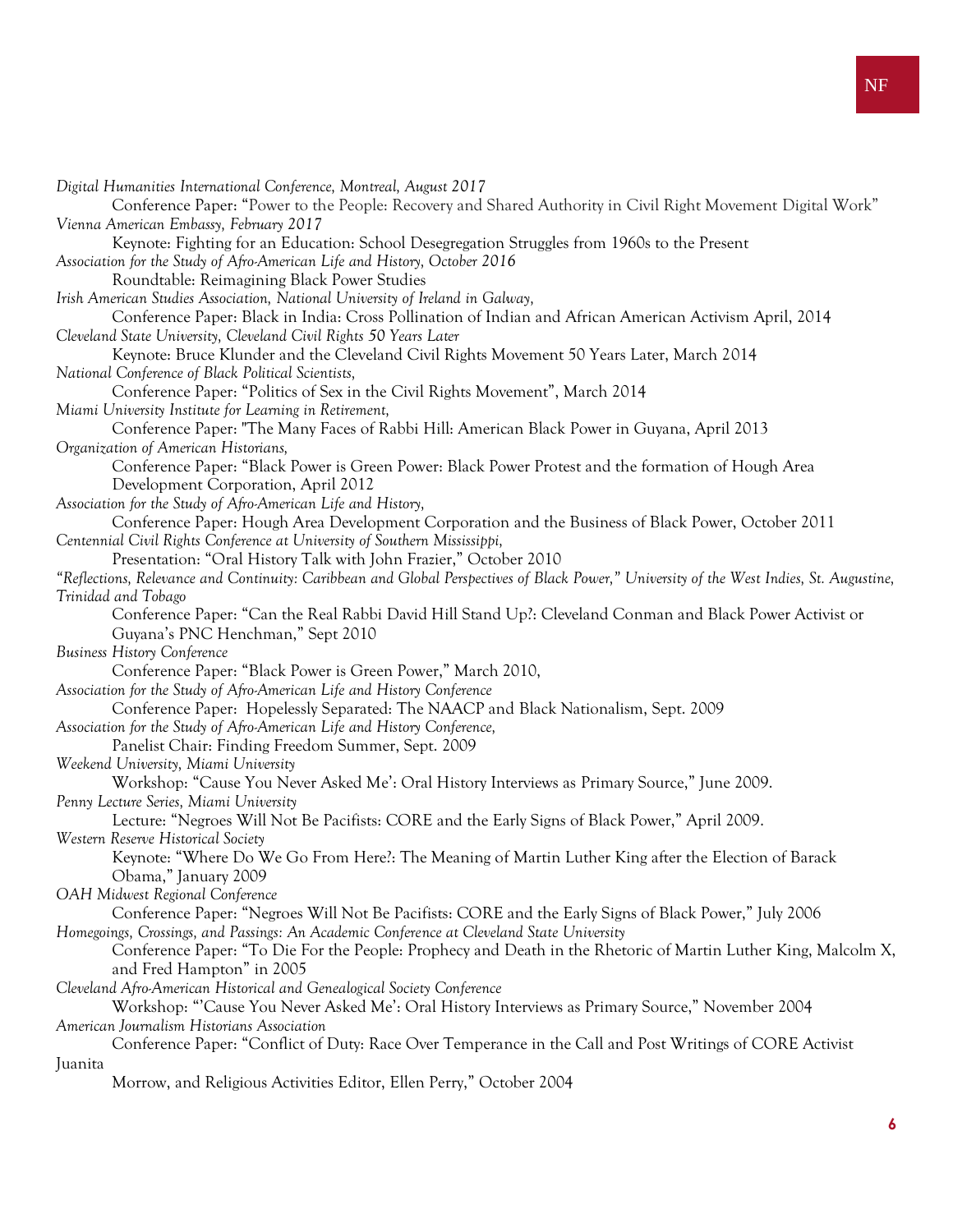| Cleveland Museum of Art and Western Reserve Historical Society                                            |
|-----------------------------------------------------------------------------------------------------------|
| Keynote: "Re-imagining King, His Holiday, and the I Have a Dream Speech," January 2004                    |
| Building Connections: Ohio's Conference on History, Preservation, & Revitalization                        |
| Workshop: "Documenting the Underground Railroad," November 2003                                           |
| Association for the Study of Afro-American Life and History Conference                                    |
| Panel Commentator: Black Women and Political Activism, September 2003                                     |
| Association for the Study of Afro-American Life and History Conference,                                   |
| Conference Paper: "Voices from the Underground: Documenting Black Life and Civil Rights from the Ground   |
| Up" September 2003                                                                                        |
| Martin Luther King Celebration at Bates College                                                           |
| Keynote: "Pimping King, Prostituting X, the Commodification of Black History," January 2003               |
| Black Feminism 2000 Conference, Columbia University                                                       |
| Conference Paper: "Standing Against Traitors to the Race: Birth Control Opposition in the Black Community |
| 1920-                                                                                                     |
| 1940," April 2000                                                                                         |
| Makin' Whoopi Conference at Bates College                                                                 |
| Conference Paper: "Maid or Mammy: Historical Memory in the films Clara's Heart, Long Walk Home, and       |
| Corinna,                                                                                                  |
| Corinna," March 2000                                                                                      |

## **Thesis**

Undergraduate Honors

*Sam Purvis,* current advisee

*Alexandra Fair,* "All Things to All People: The Influence of Black Power Ideology on Healthcare Activism of Planned Parenthood, 1966-1973," Miami University (2014-2015)

*Brittany Molnar*, "Woodstock and Occupy Wall Street: American Youth Culture and Politics," Miami University (2011-2012) *Adrienne Chudzinski*, "Media and the Civil Rights Movement," Miami University (2010-2011)

*Paul Struebing*, "Missing the Forest for the Fields: 1968 Democratic Primaries in Indiana, Oregon and Nebraska," Miami University (2010-2011)

*Anthony Phillips*, "The Conflict Within: SNCC, Black Integrationists, and Black Nationalists," Bates College outside examiner (2010-2011)

#### Graduate Exams & Theses

*Bre Madsen, current Masters Advisee – Study on African American institutionalization of disabled as precursor to school-prison pipeline. Stephen Richardson, current Masters Advisee- A study on the history of "the talk" and black parental response to white violence Adam Bruno,* "Getting History Right: Conservatism and the Power of the Past in the Long Culture Wars, (Spring 2019) *Alexandra Fair,* "The People Who Need Us Read Between the Lines: The Faces of Eugenic Ideology in the Post-WWII United States," (Spring 2019)

*Remy Willocks,* "Masculinity on Every Channel: The Development and Demonstration of American Masculinity of the Postwar Period via 1960s Television," (Summer 2019)

*Eric Rhodes*, "Opening the Suburbs After Open Communities: The Dayton Plan and the Fair-Share Era of Fair Housing, 1968-1981," (Spring 2019)

*Adrienne Chudzinski*, "Sites of Struggle: Civil Rights and the Politics of Memorialization," Miami University (Spring 2011) *Katie Stankiewicz*, "Uncensored: Women's Roles and the Dismantling of the Hays Codes," Miami University (Spring 2011) *Susan Williams*, "The Politics of Place: Grant Park, 1968-2008" (Spring 2010)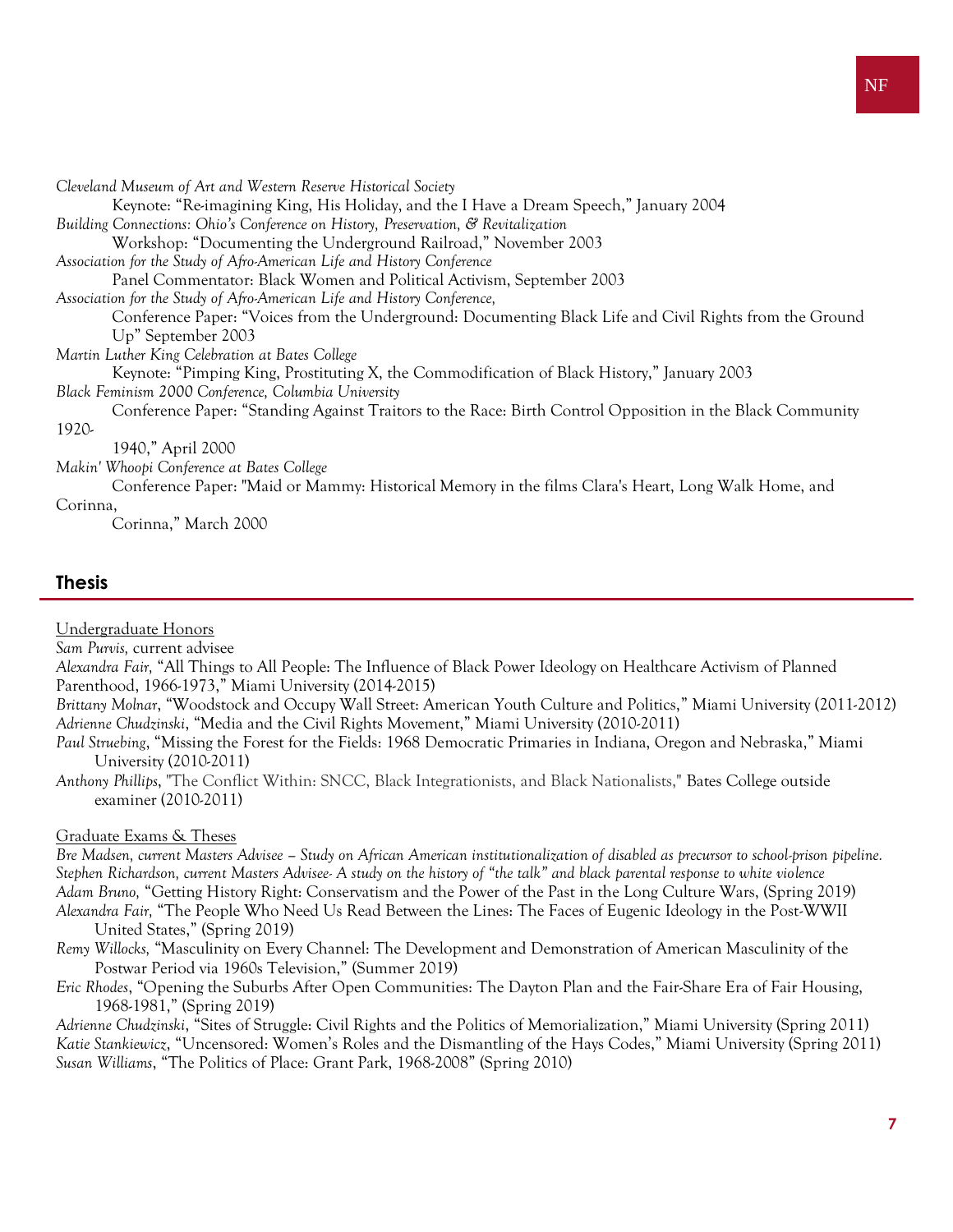## **Professional Affiliation**

COVID Black, (May-September 2020) Oral History Association, Nominating Committee, (2019-Present) National Board, Association for the Study of Afro-American Life and History (2019) Co-Chair Academic Committee, Association for the Study of Afro-American Life and History (2018-2019) Life Member, Association for the Study of Afro-American Life and History (2003-Present) Academic Conference Committee, Association for the Study of Afro-American Life and History (2015-Present) Member, Alliance of Digital Humanities Organizations Member, Association of African American Museums (2003-2005) Member, Black Women's Political Action Committee - Cleveland (2003-2005) Member, Society of American Archivists (2003-2005) Board Member, Coordinating Council for Women in History (2006-2008)

## **Professional Development**

| Grant Investigator/Consultant                                                                                                   |
|---------------------------------------------------------------------------------------------------------------------------------|
| National Endowment for the Humanities, Consultant                                                                               |
| Martin Luther King, Jr. Virtual Project, North Carolina State University, https://vmlk.chass.ncsu.edu/                          |
| $(2018-2019)$                                                                                                                   |
| National Endowment for the Humanities, Grant Advisor                                                                            |
| Pathways to Freedom Digital Narrative - Brooklyn's Freedom Dreams (decision forthcoming)                                        |
| National Endowment for the Humanities, Consultant                                                                               |
| "Orientation to the Mississippi Summer Project: An Interactive Quest for Social Justice," Interactive storytelling              |
| digital project for Freedom Summer (2014)                                                                                       |
| Ohio Humanities Council (2013), Consultant                                                                                      |
| Documentary on Oxford, Ohio and Freedom Summer.                                                                                 |
| National Endowment for the Humanities, Co-Principle Investigator                                                                |
| Interpreting America's Historic Places Planning Grant (Summer 2008-Fall 2010)                                                   |
|                                                                                                                                 |
| Education/Archival Consultant                                                                                                   |
| Consultant, College Board/AP Exam (Fall 2015-Present)                                                                           |
| Workshop trainer for high school educators. Prepare teachers for rigors of AP Exam and college environment to                   |
| help facilitate student advancement.                                                                                            |
| Workshop Leader, Poly Prep Country Day School (Summer 2014)                                                                     |
| Summer workshop presentation to teachers interested in new historiographical trends in civil rights and black                   |
| power studies.                                                                                                                  |
| Workshop Leader, Bryn Mawr School (Summer 2013)                                                                                 |
| Summer workshop presentation to teachers interested in new historiographical trends in civil rights and black<br>power studies. |
| Consultant, SNCC (Student Non-Violent Coordinating Committee) Legacy Group (Spring 2010-2011)                                   |
| Informal group of former SNCC activists collecting archival papers and attempting to facilitate the preservation and            |
| digital availability of documents related to SNCC's history.                                                                    |
| Consultant, CORE Freedom Riders Conference (Spring 2010)                                                                        |
| Submitted a proposal in celebration of the Freedom Riders 50 <sup>th</sup> anniversary.                                         |
| Advisory Board Member, King Library & Archives Mellon Planning Grant (Spring 2010)                                              |
|                                                                                                                                 |